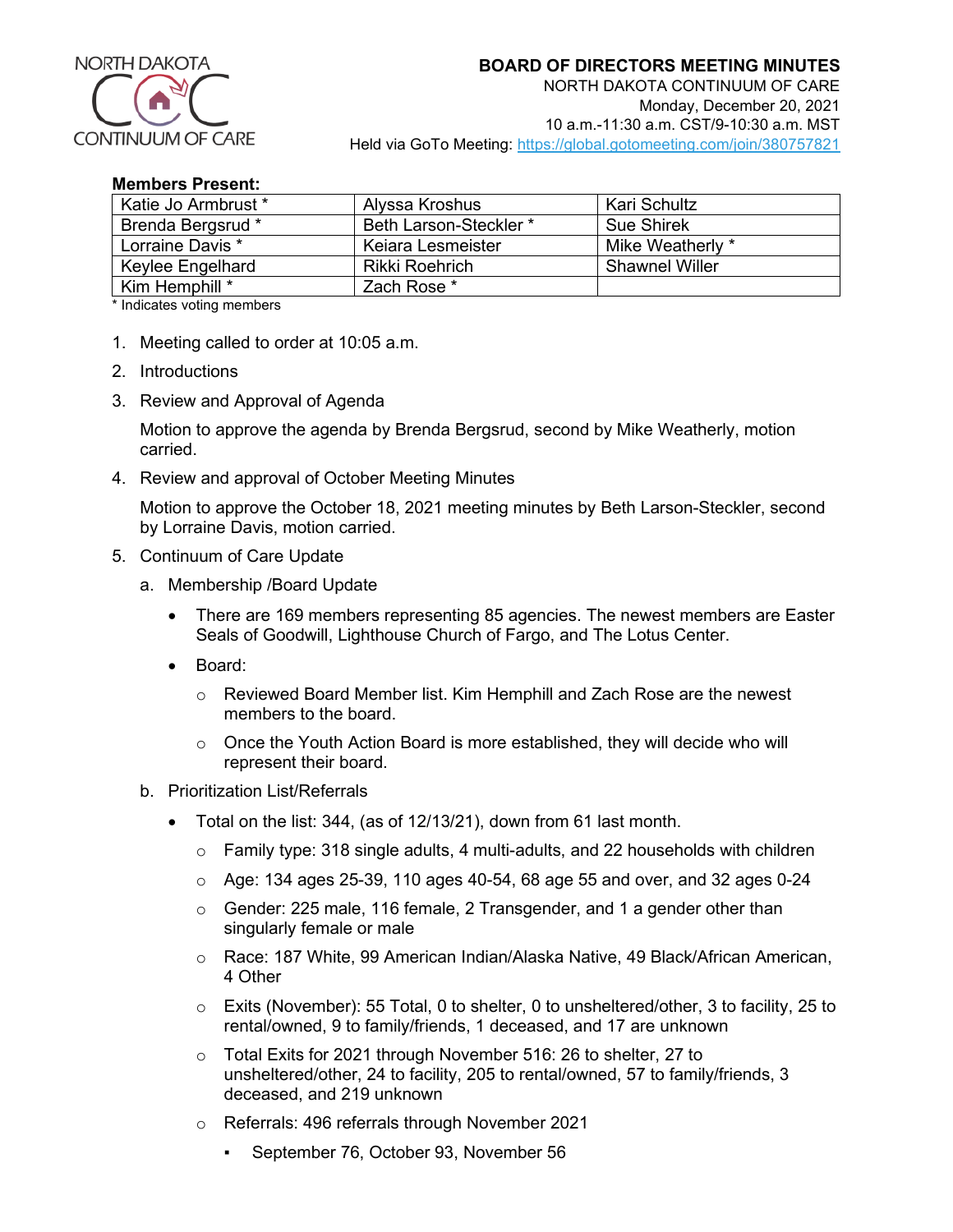

- Successful: 88
- Unsuccessful (unable to contact client): 136
- Unsuccessful (client selected another provider): 37
- Unsuccessful (client other): 81
- Unsuccessful (provider rejected): 32
- Pending: 122
- Funding Source for those referrals:
	- EHV: 163
	- **ESG-CV: 201**
	- $C_0C: 77$
	- Other: 55
- c. Monitoring Plan and Form:
	- Minor changes
	- Added some plans and policies
	- Added the Monitoring Audit form as Appendix C
	- Monitoring Form
		- Added plans and policies
	- Motion to approve the Monitoring Plan and Form by Beth Larson-Steckler, second by Lorraine Davis, motion carried.
- d. PIT/HIC I'm missing one of the regions
	- Unsheltered count is scheduled for the night of Jan 26, 2022
	- Region 1: Will talk about at the coalition meeting at the January meeting.
	- Region 2: Either Project BEE or the Minot Area Coalition
	- Region 3: We don't have anyone there right now Rob Johnson was going to talk to someone - Brenda will talk to see if we can figure something out.
	- Region 4: Jenna Richardson Spectra Health
	- Region 5: FM Coalition
	- Region 6: Will talk about it at the coalition meeting in January
	- Region 7 Rachel Monge, Ministry on the Margins
	- Region 8 Chantel Zeller and Heather Ingman
	- ICA will prepare the portal it will be similar to last year
	- Training
		- $\circ$  Training for the unsheltered count will be done by Jayna and Shawnel
			- January 13, 3 p.m. and January 20, 10 a.m.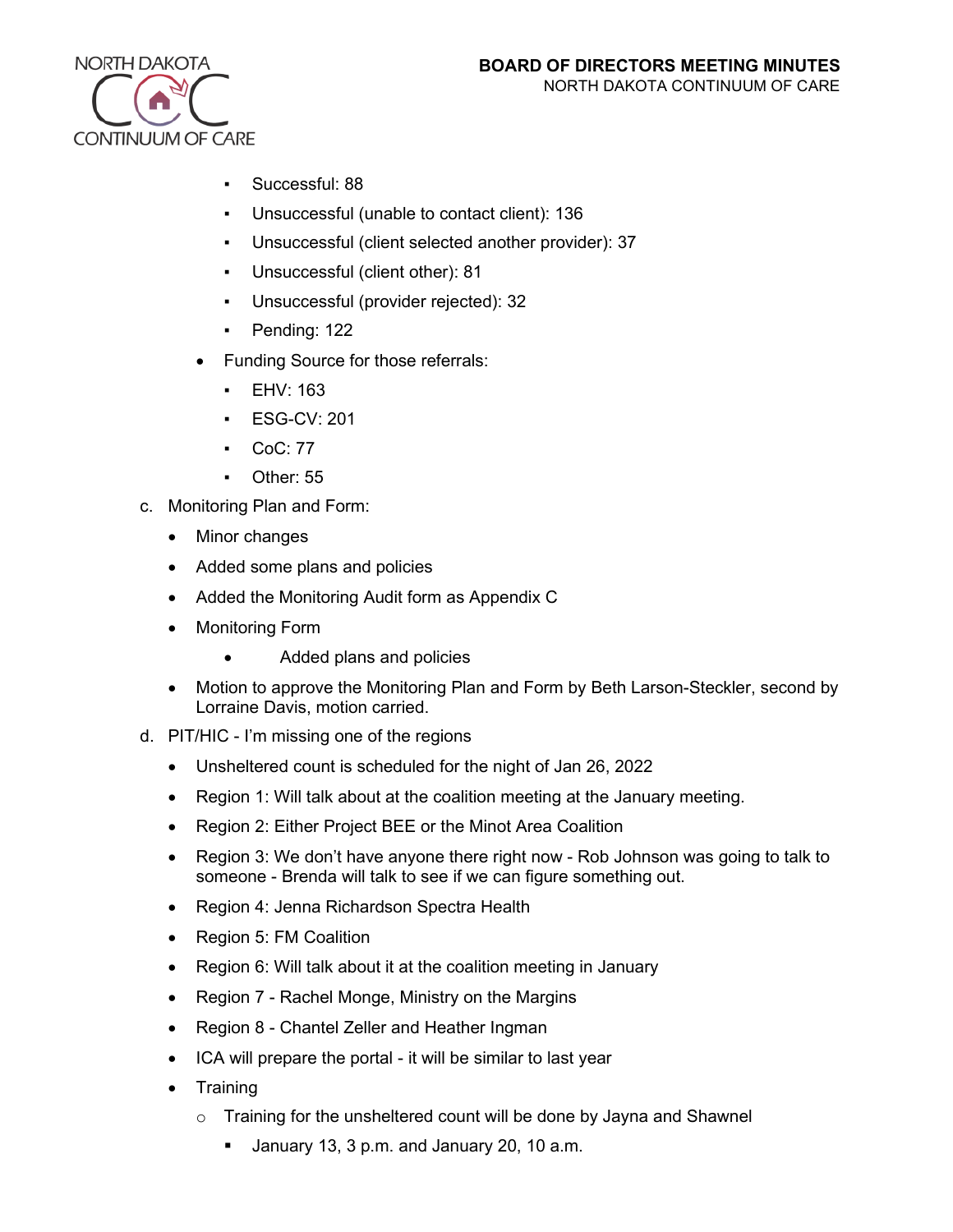

- $\circ$  Training for the sheltered count will be done by Kari and Jayna
	- **January 13, 9:30 a.m., and January 20, 3:30 p.m.**
- Emails with this information will be sent out to everyone next week after Christmas.
- e. Other
	- VI-SPDAT: The pilot ended on December 15 and a debrief was held on December 16. We are waiting for the report side of things from ICA, but it looks like our full rollout date of January 10 will be pushed back.
	- YHDP
		- $\circ$  RFP for a consultant was awarded to Heather Keeler at a cost of \$35,000 (budgeted amount in the YHDP Planning Grant)
		- $\circ$  The FM Coalition will be a pass through for compensation for YAB members and NDHFA will reimburse the Coalition.
		- $\circ$  Applied for and were awarded the National Center for Homeless Education Intensive TA.
		- $\circ$  Listening sessions will be scheduled in January to do some outreach for others to join the team/workgroups. One is scheduled for January 4with juvenile justice and foster care.
		- o Zach Rose will represent the CoC board with the YHDP team.
	- January and February Board meetings fall on federal holidays:
		- o Will move the January meeting to 24th
		- o Will cancel the February meeting
	- Shawnel will be off starting December 22 through December 28. Shawnel will get back to you when she returns if you need anything.
- 6. Partner Updates
	- a. NDCHP
		- A letter will be sent to the ND Department of Human Services regarding ND Rent Help. If you would like your agency to be included in the signature, contact Sue by December 27. Email Dalton if you want a copy of the letter. Katie Jo will sign the letter on behalf of the ND CoC.
		- Will be hiring for a position from a grant that was received to help with ND Rent Help.
	- b. ICA
		- Continue to work through the Longitudinal System Analysis for HUD and have only been able to get one of the preliminary uploads completed.
		- Kari will be on vacation the week of December 27
	- c. NDHFA
		- Survey for HOME-ARP was sent out to over 300 email addresses 30 responses so far. Dave and Jennifer have been meeting with local coalitions and sending the survey out again regionally.